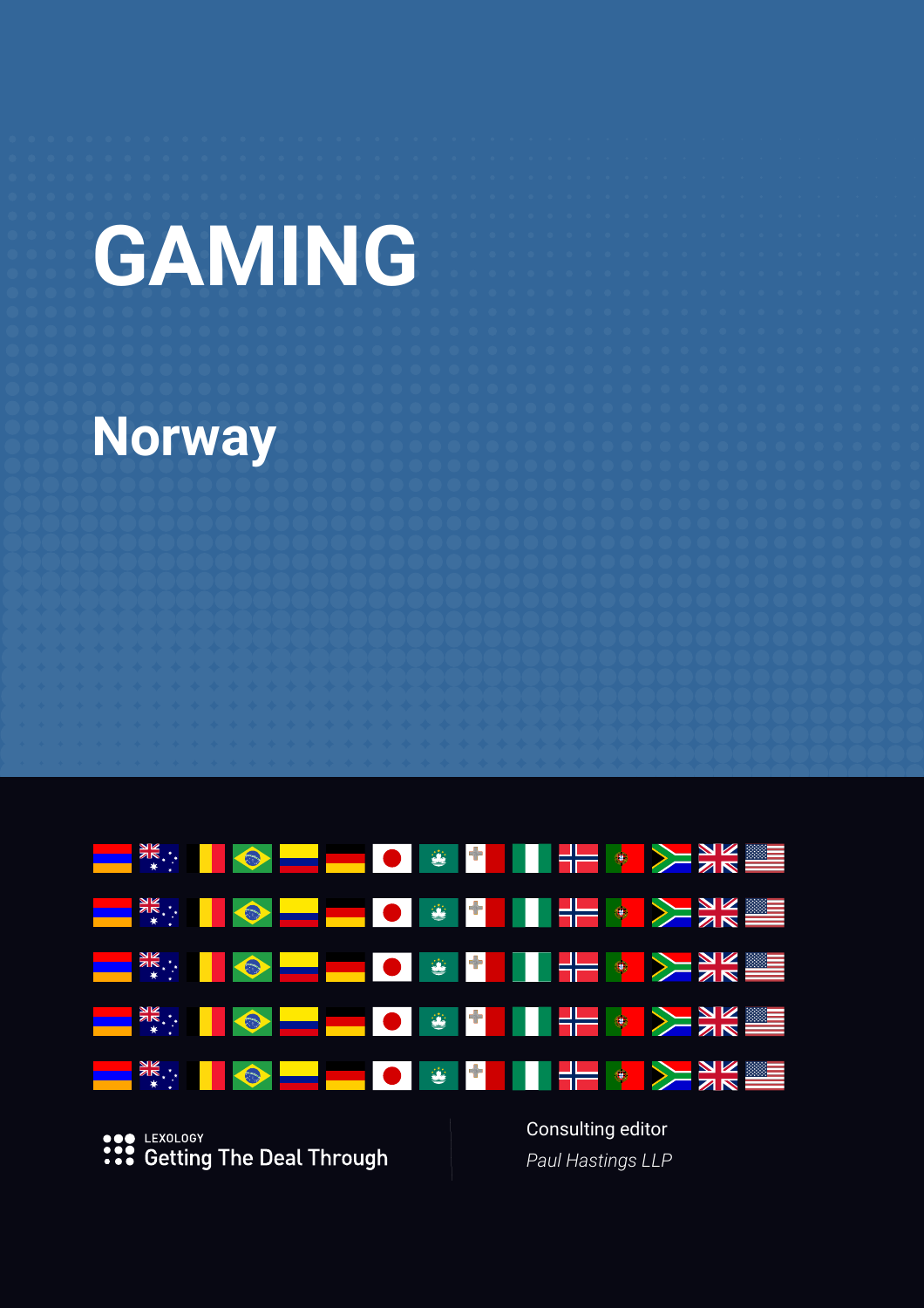

Consulting editors

**Behnam Dayanim**

*Paul Hastings LLP*

Quick reference guide enabling side-by-side comparison of local insights into land-based and remote gambling and quasi-gambling activities, including legal defnition; age restrictions; penalties; social and non-proft gambling; regulatory authorities; anti-money-laundering regulations; establishment, director, officer and owner licensing; casino development; passive/institutional ownership; responsible gambling; taxes; cross-border and internet gambling; patents; trademarks; advertising; supplier licensing and registration; wage and hour and collective labour issues; change of control and bankruptcy considerations; recent litigation; and recent trends.

#### Generated 23 May 2022

The information contained in this report is indicative only. Law Business Research is not responsible for any actions (or lack thereof) taken as a result of relying on or in any way using information contained in this report and in no event shall be liable for any damages resulting from reliance on or use of this information. © Copyright 2006 - 2022 Law Business Research

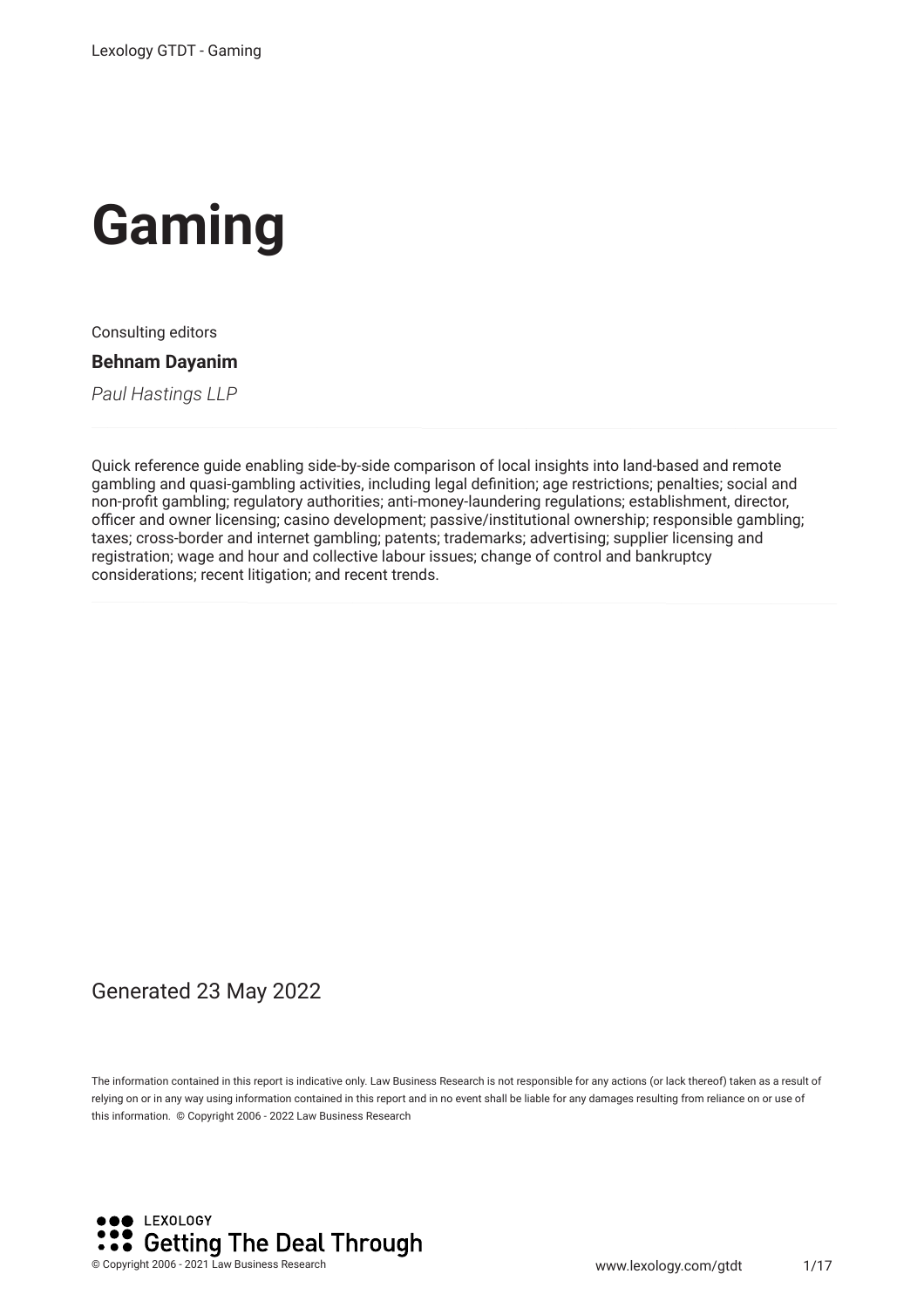# **Table of contents**

#### **GENERAL LEGAL FRAMEWORK**

**Legal defnition of 'gambling'**

**Remote activity**

**Age restrictions**

**Penalties**

**Social and non-proft gambling**

**Regulatory authorities**

**Anti-money-laundering regulations**

#### **LAND-BASED GAMBLING**

**Types Establishment licensing Director, officer and owner licensing Location Casino development Passive/institutional ownership Responsible gambling Taxes**

#### **REMOTE GAMBLING**

**Types Licensing Cross-border gambling Taxes**

#### **INTELLECTUAL PROPERTY**

**Patents**

**Trademarks**

#### **ADVERTISING**

**Restrictions**

#### **SUPPLIERS**

**Licensing**

**Registration**

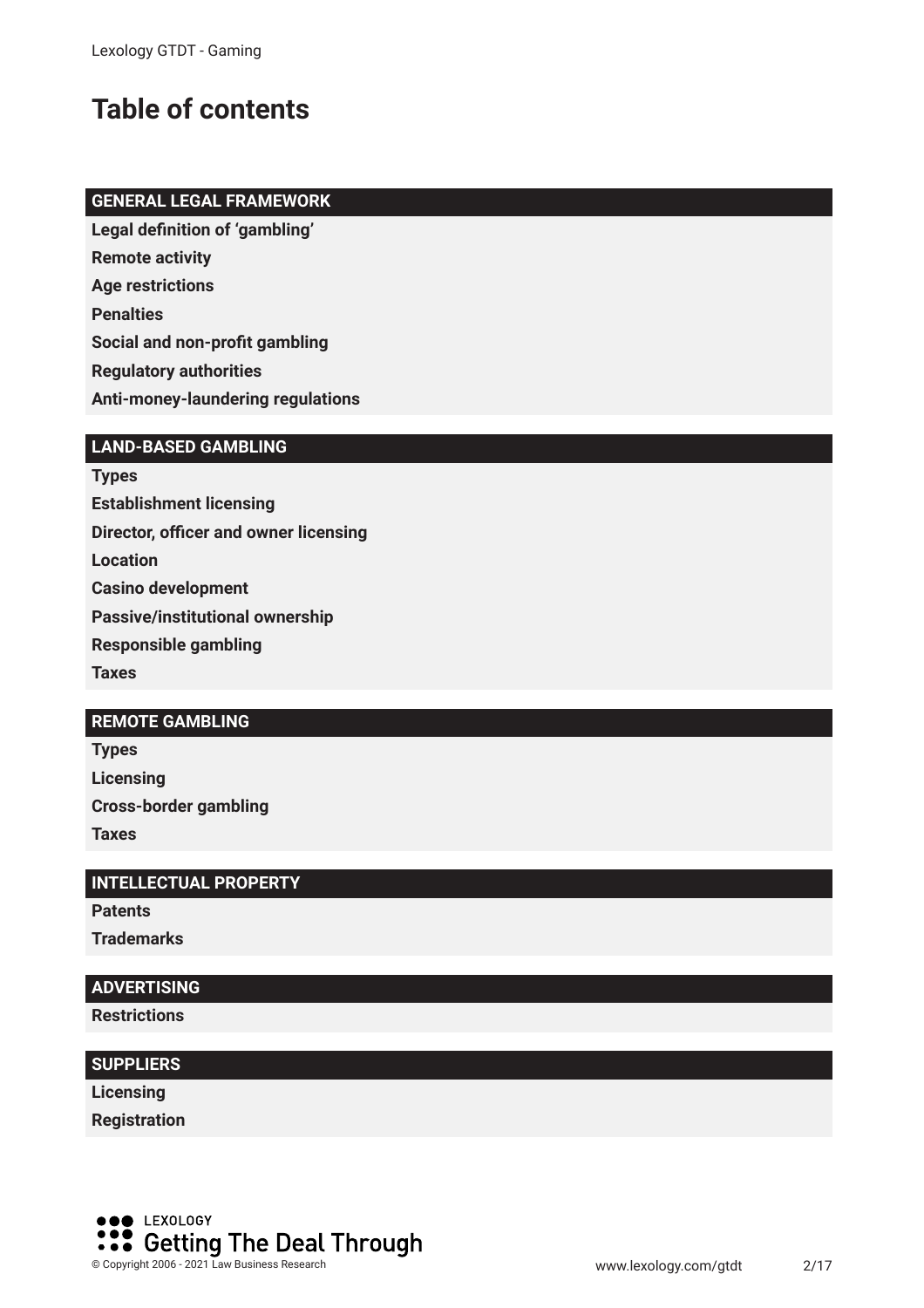#### **LABOUR AND EMPLOYMENT**

**Wage and hour rules**

**Collective labour**

#### **ACQUISITIONS AND CHANGES OF CONTROL**

**Change of control**

**Bankruptcy**

#### **QUASI-GAMBLING**

**Regulation**

**Licensing**

**Other restrictions**

#### **LITIGATION**

**Recent cases**

#### **UPDATE AND TRENDS**

**Key developments of the past year**

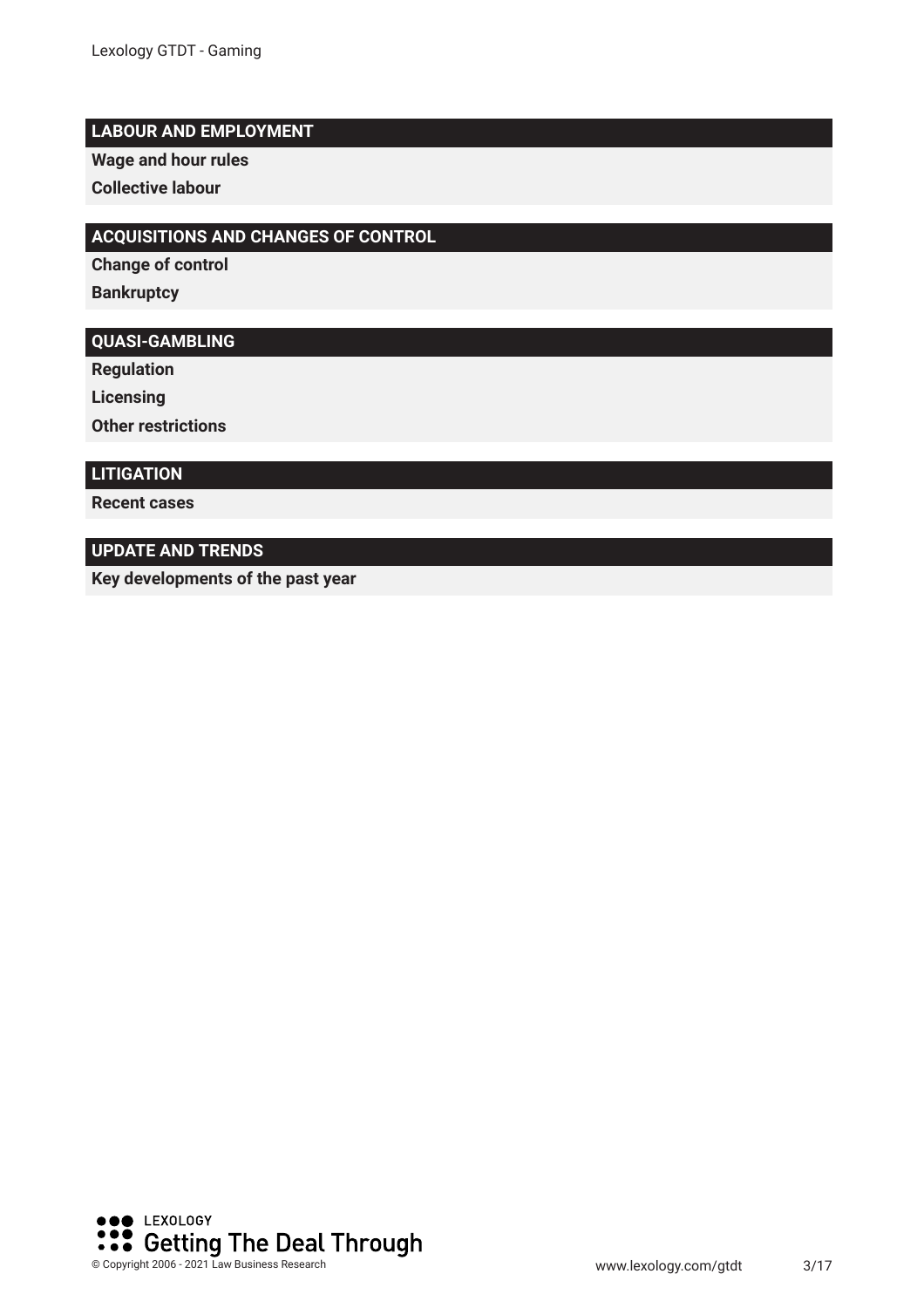### **Contributors**

#### **Norway**



**Brede A Haglund** haglund@braekhus.no *Brækhus Advokatfrma*



**Alexander Mollan** mollan@braekhus.no *Brækhus Advokatfrma*



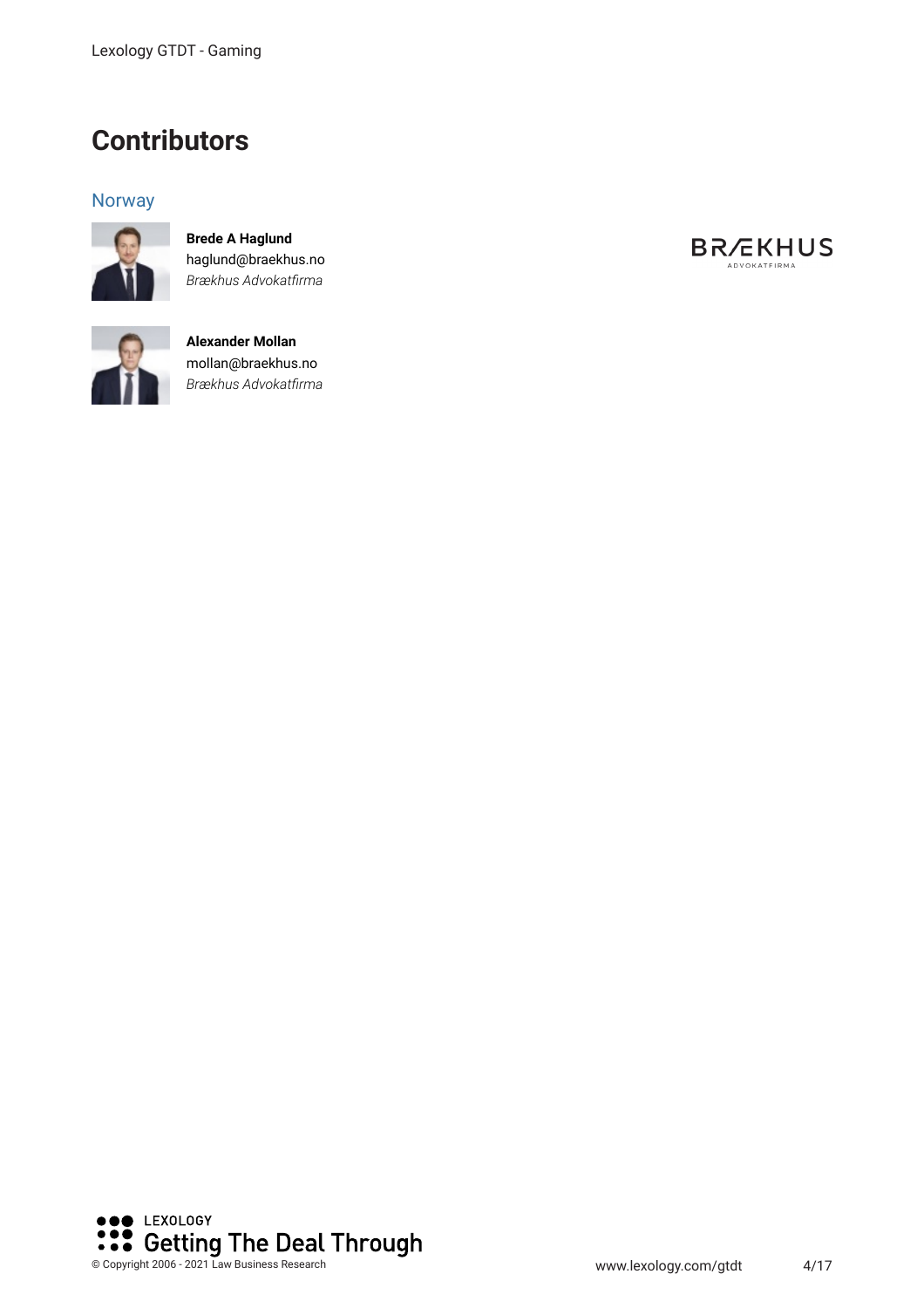#### **GENERAL LEGAL FRAMEWORK**

#### **Legal defnition of 'gambling'**

What are the legal elements required for an activity to be regarded as gambling?

The Norwegian Lottery Act utilises the umbrella term 'lottery' to cover gambling activities (eg, casino games, betting, lotteries, slots, skill games and any other activities), either online or offline, that require consideration and may provide winnings as a result of a draw, guess, chance or any other procedure that is partly or wholly determined by a random event.

The classifcation of an activity being a 'lottery' under Norwegian law depends on the fulflment of the following conditions:

- consideration;
- winnings; and
- total or partial chance.

Norwegian law interprets the term 'consideration' broadly, in that the provision of private emails, use of a telephone with payment beyond the normal rate or where the participation requires paid membership will be treated as consideration. Free games are not considered to be gambling under Norwegian law.

'Winnings' encompasses money, objects or other tangible assets with economic value. In principle, anything of value could be considered winnings within the meaning of the Lottery Act. It follows from practice that items of negligible value (eg, simple promotional items and symbols of participation, such as mugs, cups, diplomas, posters and t-shirts) fall outside the concept of winnings.

If the outcome of the activity is beyond the control of the individual, the activity will have a total or partial chance. This condition is always met where the winner is selected by draw or guess, such as in traditional lotteries.

If the activity consists of several parts, only one part needs to contain an element of randomness for the condition of total or partial chance to be fulflled. This includes activities where the chance of winning depends on both skill and randomness. It does not matter if the random element is present before or after the part of the activity where participants compete in knowledge or skill. Pure skill gaming does not have the element of chance; therefore, it is not treated as gambling under Norwegian law.

Gaming schemes (eg, money games in conjunction with sporting events) are regulated by the Gaming Scheme Act.

*Law stated - 28 April 2022*

#### **Remote activity**

With respect to remote or other cross-border activity, where is the wager deemed to take place?

Under Norwegian gambling laws, the location of the operator is the main rule. As such, it is not illegal for foreign-based gambling operators to tacitly provide their services to Norwegian customers. However, Norwegian authorities may pierce the veil where a Norwegian-based gambling operator with a predominantly Norwegian customer base relocates its operations abroad to circumvent Norwegian law.

Similarly, foreign-based operators that have no connection to Norway may be held liable where they align and facilitate their business in such a way as to provide services to customers in Norway. Such alignment may be to:

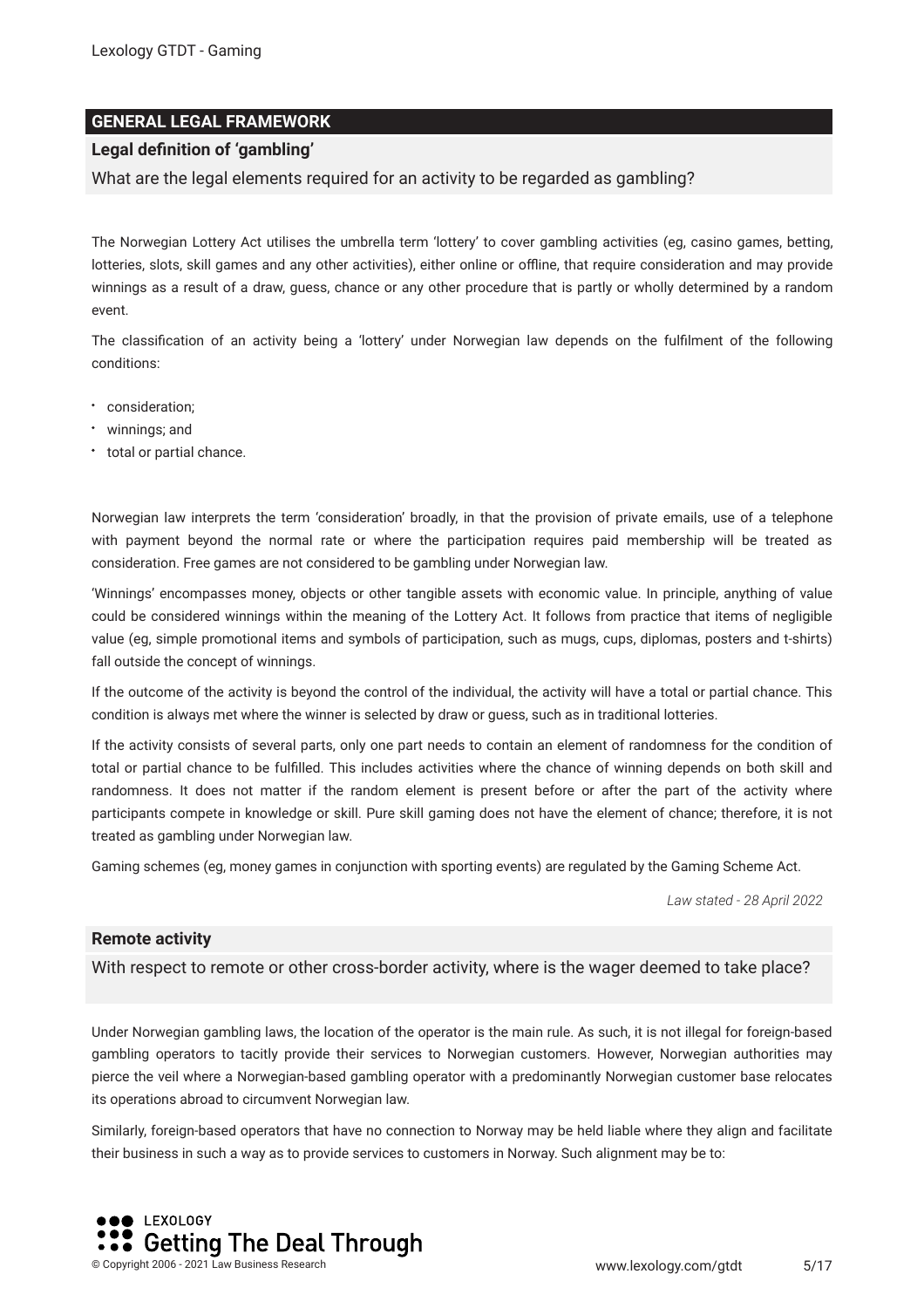- provide gaming services and customer support in the Norwegian language;
- have Norway-based spokespersons;
- market services in Norwegian media or on Norwegian-based websites;
- directly facilitate payments to and from customers in Norway; or
- allocate any surplus of the gambling operator to Norwegian organisations.

Under Norwegian tax law, the wager is deemed to have taken place at the location of the tax subject in question.

*Law stated - 28 April 2022*

#### **Age restrictions**

What is the minimum age for participating in lawful gambling?

The minimum age for participating in lawful gambling is 18.

*Law stated - 28 April 2022*

#### **Penalties**

What are the penalties for offering unlawful gambling?

Anyone who intentionally or negligently violates the provisions contained in the Lottery Act may be subject to a fne or imprisonment for up to one year.

Serious offences are punishable by a fne or imprisonment for up to three years. In deciding whether the violation is serious, emphasis is placed on whether the act:

- concerns a substantial amount;
- **•** is directed at children; or
- for other reasons must be regarded as particularly harmful.

The provision of pyramid schemes or gambling that can be easily misused or difficult to control is always considered to be serious.

*Law stated - 28 April 2022*

Does the law penalise the gambler directly for participating in unlawful gambling?

No.

*Law stated - 28 April 2022*

#### **Social and non-proft gambling**

Are there exceptions for social gambling, or charitable or non-proft gambling?

Private poker games are permitted provided that:

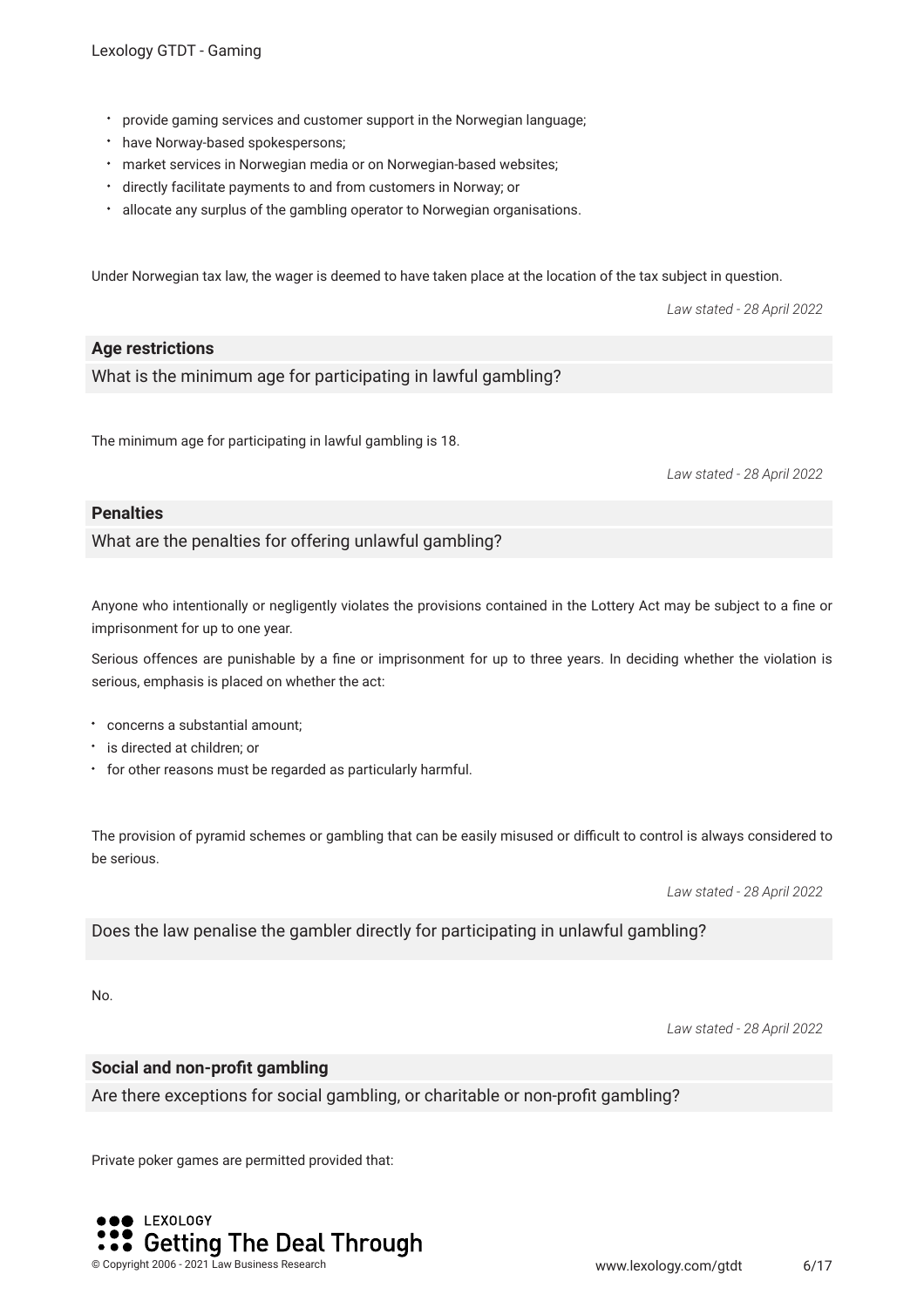- the game is held in a private home;
- there are fewer than 10 participants belonging to the same social circle;
- the participants are all over the age of 18;
- the entry fee does not exceed 1,000 Norwegian kroner per person; and
- the game is not of an organised or professional character.

Bazaars and lotteries that are not open to the public are permitted, provided that:

- $\cdot$  the proceeds go to a specific purpose;
- the activity is concluded in one day;
- no lottery tickets are sold beforehand;
- no prize exceeds 1,000 Norwegian kroner;
- the price of each lottery ticket does not exceed 5 Norwegian kroner;
- the maximum value of a single prize does not exceed 8,000 Norwegian kroner;
- the maximum value of all prizes does not exceed 40,000 Norwegian kroner;
- all prizes are drawn at the same time and with the participants in attendance; and
- the organiser has not engaged the help of an intermediary against payment.

There are also exemptions for lotteries with a humanitarian or socially benefcial purpose where proceeds are allocated to that cause. Pre-drawn or post-drawn lotteries are exempt from the requirement of authorisation if the organisation conducting the lottery:

- has an annual turnover of less than 200,000 Norwegian kroner;
- has a humanitarian or socially beneficial purpose;
- has provided the Norwegian Gaming and Foundation Authority with 14 days' notice before the sale of lottery tickets; and
- has not utilised a commercial third party to organise the lottery.

Non-proft gambling is permitted under Norwegian law, although the Norwegian authorities have taken a broad view as to the content of winnings.

*Law stated - 28 April 2022*

#### **Regulatory authorities**

What entity regulates land-based and remote gambling, and what are the regulator's powers?

The Norwegian Gaming and Foundation Authority regulates and enforces gambling and gaming activities.

The authority is responsible for the supervision of Norsk Tipping and Norsk Rikstoto, in addition to the supervision and control of the gambling market, including illegal marketing, illegal gambling, pyramid schemes and match-fxing. It also provides and recalls lottery authorisations and accounting control and approves contractors in the bingo sector. Further, the authority is responsible for distributing value added tax (VAT) compensation to voluntary teams and organisations, including general schemes and VAT in the construction of sports facilities.

To supervise the gambling market, the Gaming and Foundation Authority has the power to conduct inspections and demand access to the books and accounts of gambling operators. It may issue rectifcation or cease-and-desist orders

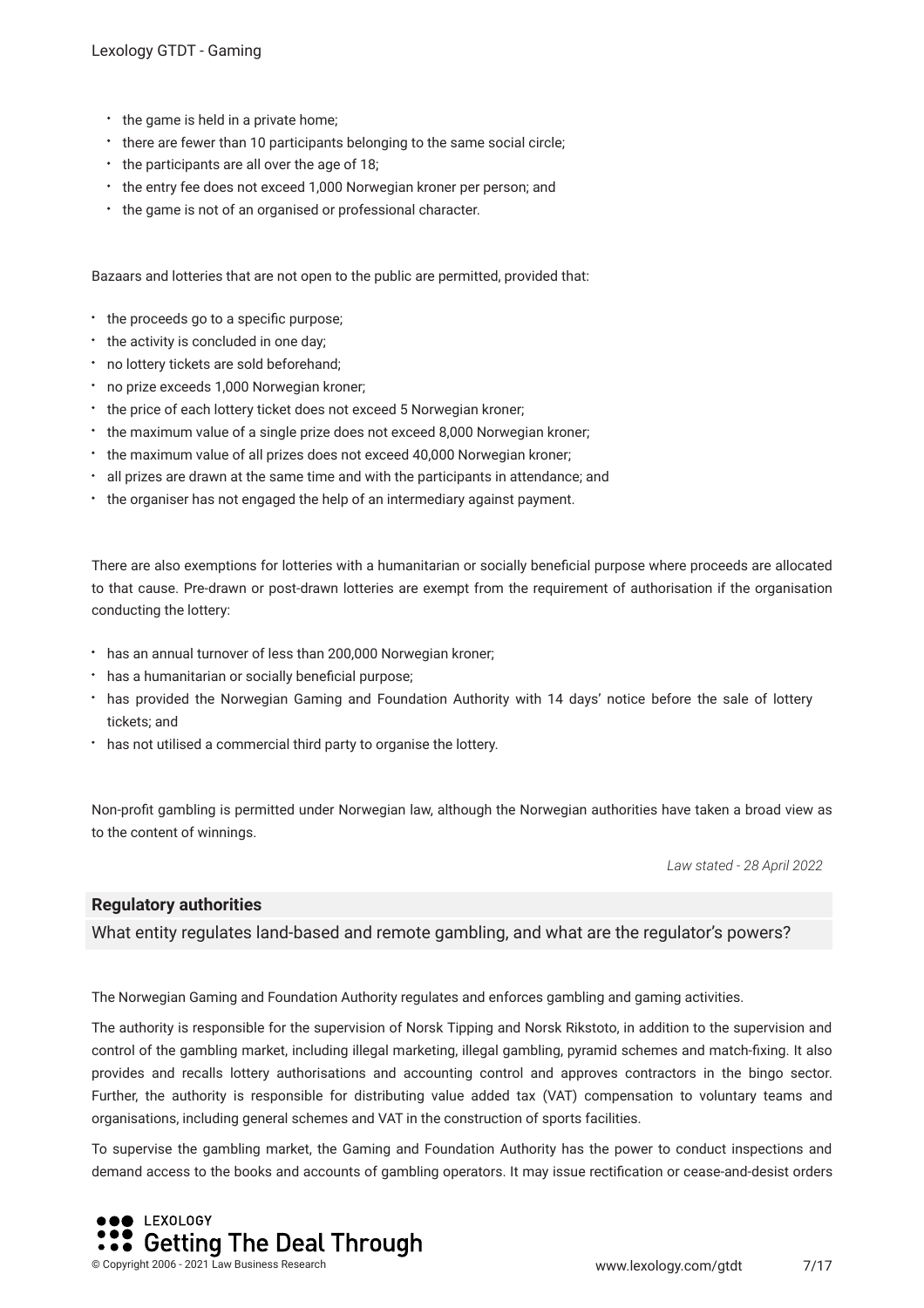to operators that, in its view, conduct illegal gambling activities. It may also issue coercive fnes for non-compliance.

The Authority also has the power to enact resolutions or individual decisions on fnancial institutions in Norway, ordering them to refuse electronic payment transactions to and from uniquely specifed account numbers or specifed entity names. These types of resolution apply to Norwegian fnancial institutions only.

*Law stated - 28 April 2022*

#### **Anti-money-laundering regulations**

Are gambling licensees considered fnancial institutions for purposes of anti-money-laundering and similar fnancial services regulatory requirements or are they otherwise subject to such requirements?

No, although they are subject to many of the same requirements under the Money Laundering Act (eg, know-yourcustomer measures, risk assessments and reporting obligations).

*Law stated - 28 April 2022*

#### **LAND-BASED GAMBLING**

#### **Types**

What types of land-based gambling are permitted in your jurisdiction, and is gambling regulated at a national or subnational level?

Gambling is regulated at a national level. As a general rule, the provision, marketing or distribution of any form of gambling activity that has not been authorised by the Norwegian Gaming and Foundation Authority under section 6, paragraph 1 of the Lottery Act or section 2 of the Gaming Scheme Act is prohibited. Authorisations are generally granted only where the prospective authorised party has a humanitarian or socially benefcial purpose and proceeds are allocated to that purpose.

In theory, any organisation may apply for authorisation; however, the authorisation to operate commercial gambling activities is rarely granted. State-owned companies Norsk Tipping (gaming) and Norsk Rikstoto (totalisator betting) hold the exclusive rights to provide gambling services in Norway as result of the Norwegian gambling monopoly.

Norwegian law prohibits land-based casinos, although licensed bingo halls are permitted provided that certain conditions are met. Norsk Tipping and Norsk Rikstoto also provide Multix gaming terminals and horse-racing betting halls, respectively.

*Law stated - 28 April 2022*

#### **Establishment licensing**

Please describe the licensing criteria and procedures to operate land-based gambling of each type or classifcation. Does your jurisdiction limit the number of available licences?

Norwegian-based organisations may apply for authorisation to provide gambling activities. However, commercial authorisation is not generally provided as state-owned Norsk Tipping and Norsk Rikstoto hold the exclusive rights to provide commercial gambling services in Norway under the Norwegian gambling monopoly.

Private organisations may apply for authorisation to provide private lotteries, poker and bingo activities under certain conditions.

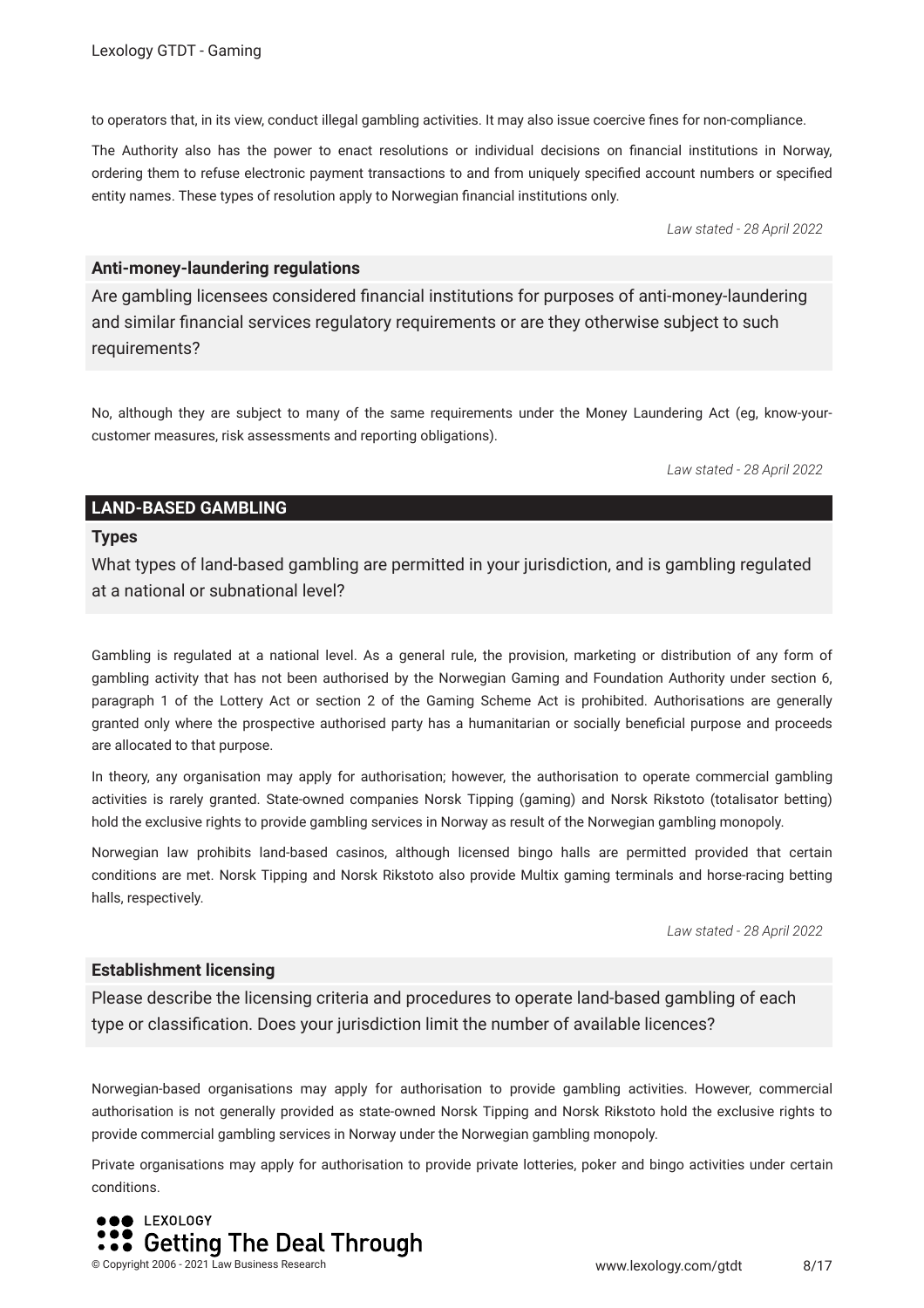Authorisation for lotteries may be granted to local, regional or nationwide organisations that have a humanitarian or socially benefcial purpose within the area in which the lottery is held. Such lotteries cannot use more than 15 per cent of their turnover on marketing, nor can the value of the main prize exceed 2 million Norwegian kroner. The combined value of all prizes must amount to at least 25 per cent of the lottery's allowed turnover.

The Gaming and Foundation Authority may also grant three-year licences to operate an annual, land-based, for-proft and national poker championship, with up to fve regional qualifcation tournaments.

Authorisation for poker tournaments is conditional on the value of the main prize not exceeding 2 million Norwegian kroner. The maximum number of participants is 5,000 and they must be over 18 years of age. The licence holder must receive a minimum of 5 per cent of the tournament's turnover. The licence holder may recuperate costs incurred in arranging the tournament, with a limitation of 10 per cent of the turnover.

The Gaming and Foundation Authority may grant a licence to operate a bingo hall, provided that:

- the annual turnover does not exceed 700,000 Norwegian kroner; and
- the authorised organisation receives a minimum of 15 per cent of the profts (of which 30 per cent is from electronic bingo and pre-drawn bingo games).

Bingo authorisations are valid for one year.

Authorisation for post-drawn and pre-drawn public lotteries can be granted provided that:

- \* the annual turnover does not exceed 1 billion Norwegian kroner; and
- the authorised organisation receives a minimum of 20 per cent of the turnover.

Lotteries drawn by a commercial organisation may acquire authorisation where:

- \* the annual turnover does not exceed 3 billion Norwegian kroner; and
- the authorised organisation receives a minimum of 50 per cent of the turnover.

Lottery authorisations are valid for one year.

If a lottery activity is to be held in a fxed location, the proprietor must have authorisation. Likewise, an operator must have authorisation if the lottery is entrusted to it in return for payment.

*Law stated - 28 April 2022*

#### **Director, officer and owner licensing**

Must individual directors, officers or owners of licensees also be licensed or reviewed for suitability?

There are no licences for individuals, although they may be subject to requirements under the various authorisation regimes. For example, applicants for authorisations may be required to submit:

- a police certifcate of good conduct of the organisation's chair of the board, the proprietor or other participants;
- fnancial statements, annual reports and an auditor's report; and
- articles of association.

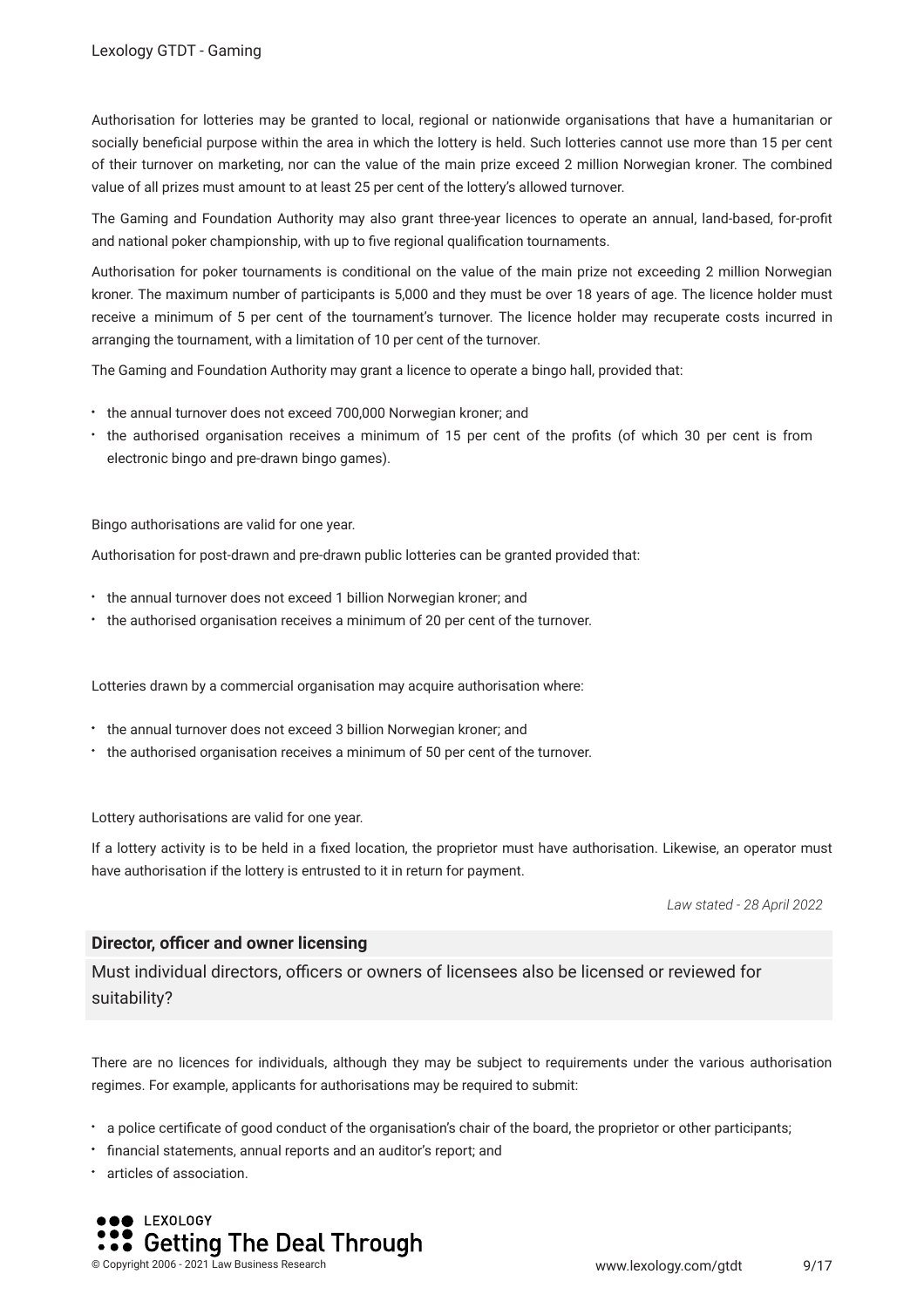Authorisations may be revoked if the licence holder has breached the terms of the authorisation or Norwegian law. Authorisations may also be revoked where a gambling device used in the gambling activity does not perform satisfactorily or where the holder has breached public order or otherwise facilitated the creation of an environment harmful to children and adolescents.

*Law stated - 28 April 2022*

#### **Location**

May a gambling location be part of a resort, restaurant or other multi-purpose location? What limitations apply?

No.

*Law stated - 28 April 2022*

#### **Casino development**

What considerations arise in developing a casino resort project that are not typical to other resort development?

Land-based casinos are prohibited under Norwegian law.

*Law stated - 28 April 2022*

#### **Passive/institutional ownership**

Are there provisions for passive or institutional ownership that allow for exemption or modifcation of licensing requirements?

No.

*Law stated - 28 April 2022*

#### **Responsible gambling**

What responsible gambling obligations apply to licensees?

As a rule, authorisation for gambling activities is usually granted only where the licence holder has a humanitarian or socially benefcial purpose. In assessing whether authorisation should be granted, the Gaming and Foundation Authority will consider the degree of a socially justifable distribution of the income from the gambling activity (eg, lottery or bingo) and the ability to ensure that minors do not partake in the activity.

The Gaming and Foundation Authority may stipulate additional conditions for the authorisation related to combating gaming addiction.

*Law stated - 28 April 2022*

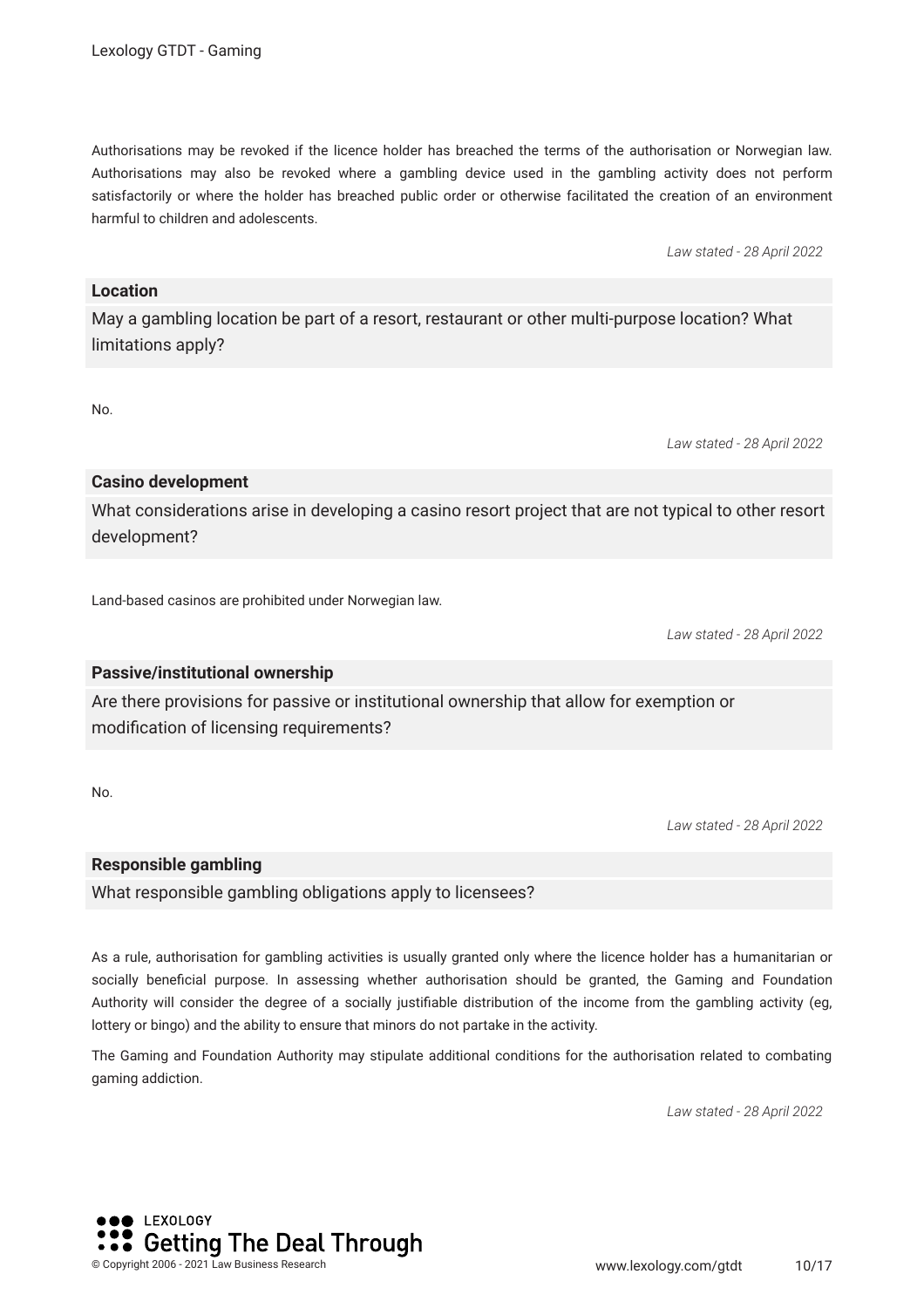#### **Taxes**

What type of tax and what tax rate applies to each form of lawful land-based gambling activity?

Winnings that are considered incidental prizes and exceed 10,000 Norwegian kroner are taxable at a rate of 27 per cent (under section 5–50(1) of the Taxation Act). For professional gamblers, winnings may be considered income through self-employment. As such, they will be taxed as tradespeople and can deduct costs incurred through such activity. Winnings from foreign gambling operators are taxable on the same level as winnings from Norwegian-based operators.

Prizes won from lotteries held for the beneft of a humanitarian or socially benefcial aim (eg, those provided by Norsk Tipping and Norsk Rikstoto) are exempt from taxation. This exemption may apply to winnings from gambling operators based in other EEA countries that are comparable to the gambling activities or lotteries legally available in Norway and subject to public oversight and control in the applicable country.

*Law stated - 28 April 2022*

#### **REMOTE GAMBLING**

#### **Types**

Is remote gambling permitted and, if so, what types?

The state-owned monopolies Norsk Tipping and Norsk Rikstoto are the sole licence holders of the right to provide online and mobile gambling in Norway. However, it is not illegal for Norwegians to gamble on foreign-based remote gambling platforms, nor is it illegal for foreign-based operators of such platforms to tacitly provide Norwegian consumers with such services.

*Law stated - 28 April 2022*

#### **Licensing**

What are the criteria for obtaining a licence to operate remote gambling?

The criteria for obtaining a licence to operate remote gambling are the same as those for land-based gambling.

*Law stated - 28 April 2022*

How do the licensing criteria for remote gambling operators differ from those applicable to landbased operators?

The licensing criteria for remote gambling operators and land-based operators do not differ.

*Law stated - 28 April 2022*

#### **Cross-border gambling**

May operators located in other countries offer internet gambling to consumers in your jurisdiction without obtaining a licence there?

Despite Norway's strict gambling laws, Norwegian consumers can legally gamble on foreign-based websites hosted by

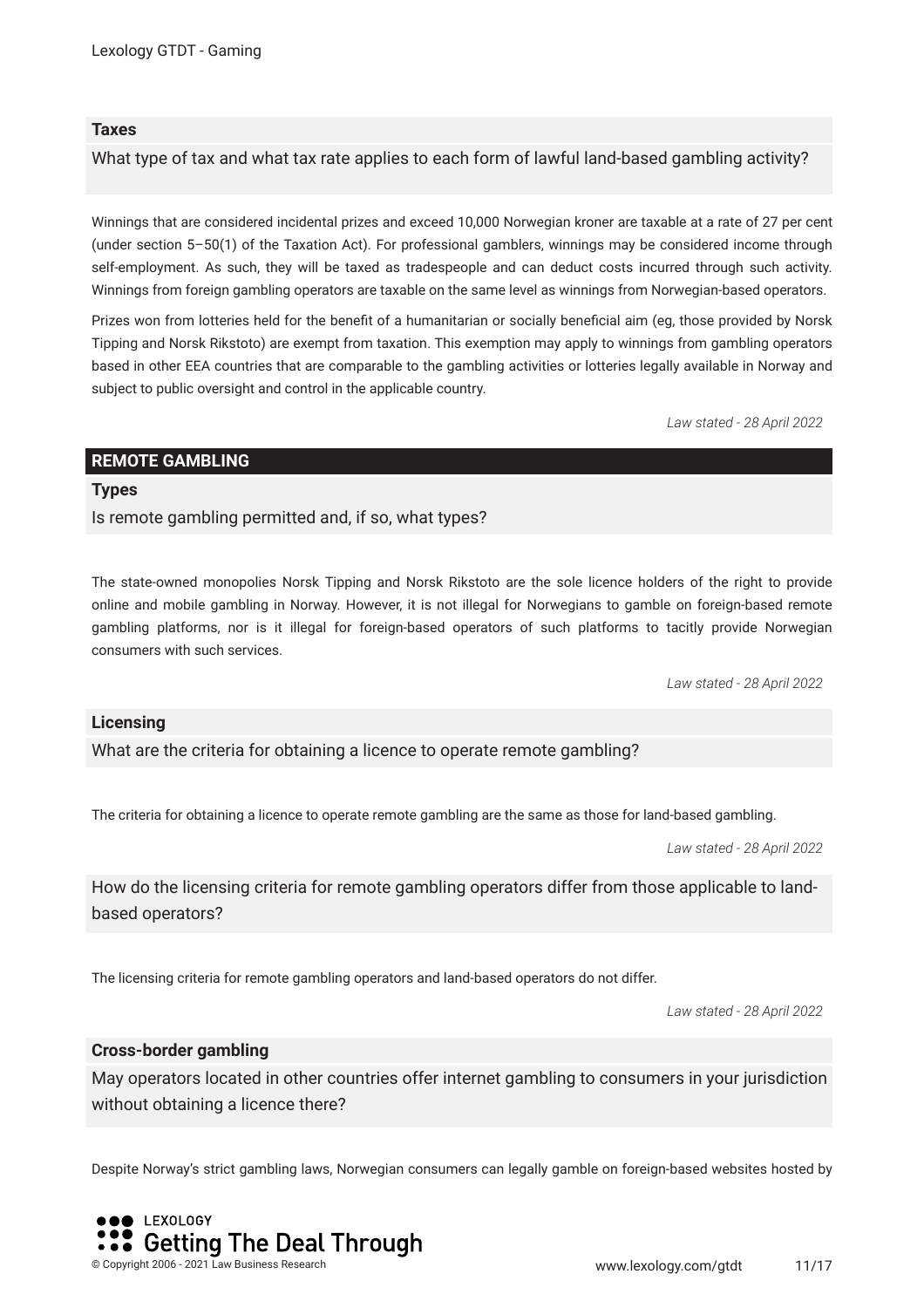foreign-based gambling operators without violating Norwegian law. Likewise, foreign-based operators may tacitly offer their services to Norwegian consumers, if they hold a licence in another EU or EEA member state.

The Norwegian authorities may pierce the veil if they suspect that a Norwegian operator with a predominantly Norwegian customer base locates its operations abroad to circumvent Norwegian law. The prohibition of the provision of gambling or appurtenant services is generally technology-neutral. Norwegian-based operators are prohibited from providing gambling services indiscriminately to any customer, regardless of nationality, if such services are provided on a website that is hosted on a server located in Norway. It does not matter if the website uses a foreign domain name.

Even operators that have no connection to Norway may be liable if they align and facilitate their business in such a way to provide services to customers in Norway.

While a foreign-based operator may tacitly offer its services to Norwegian consumers without breaching Norwegian law, the Norwegian Gaming and Foundation Authority may still seek to hinder its business by enacting resolutions prohibiting Norwegian-based fnancial institutions and payment service providers from facilitating gambling-related payments between gambling operators and their customers.

*Law stated - 28 April 2022*

May operators licensed in your jurisdiction offer internet gambling to consumers in other countries?

The state-owned monopolies Norsk Tipping and Norsk Rikstoto are the only legal online gambling operators in Norway and have no mandate to operate abroad.

*Law stated - 28 April 2022*

#### **Taxes**

What tax rate applies to each form of remote gambling?

Winnings that are considered incidental prizes and exceed 10,000 Norwegian kroner are taxable at a rate of 27 per cent (under section 5–50(1) of the Taxation Act). For professional gamblers, winnings may be considered income through self-employment. As such, they will be taxed as tradespeople and can deduct costs incurred through such activity. Winnings from foreign gambling operators are taxable on the same level as winnings from Norwegian-based operators.

Prizes won from lotteries held for the beneft of a humanitarian or socially benefcial aim (eg, those provided by Norsk Tipping and Norsk Rikstoto) are exempt from taxation. There are no specifc rules on taxation regarding remote gambling.

*Law stated - 28 April 2022*

#### **INTELLECTUAL PROPERTY**

#### **Patents**

Are gambling games – land-based or remote – patentable in your jurisdiction?

Yes, gambling games are patentable in Norway, provided that the game is considered a product, process or method that is new, innovative and useful.

The game must possess a technical character and technical effect and be capable of being manufactured (ie, reproducible). As the game must be useful, it must work. If the game is meant to be a source of income, it must also be

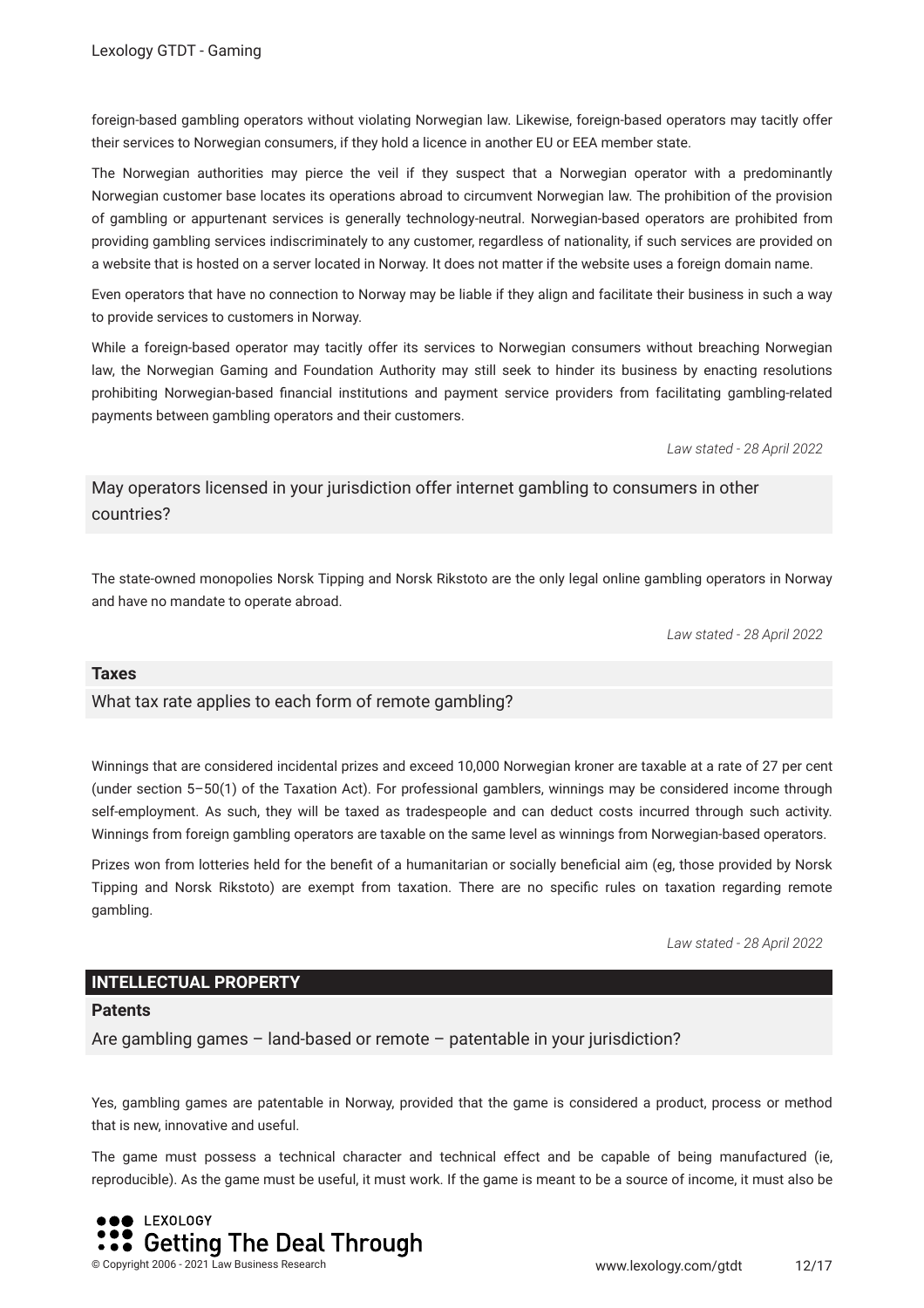considered to be useful to someone.

Business concepts are not patentable under Norwegian law.

*Law stated - 28 April 2022*

#### **Trademarks**

Are there limitations on how brands, logos or other types of marks may be used in promoting gambling games?

The marketing of gambling activities in Norway is strictly prohibited. However, Norwegian consumers are free to utilise foreign-based gambling services and the providers of such services are likewise free to market their services or those of other providers on their own website provided that this marketing is not considered to be directed at Norwegian users.

*Law stated - 28 April 2022*

#### **ADVERTISING**

#### **Restrictions**

What types of restrictions apply to advertising gambling games?

Excluding the state-owned monopolies, Norsk Tipping and Norsk Rikstoto, the marketing of gambling activities in Norway is strictly prohibited. However, this prohibition is not effectively enforced by the Norwegian Gaming and Foundation Authority due to a lack of resources.

If the marketing is conducted passively through a foreign-based company, it is likely to fall outside the scope of the prohibition and thus be considered legal. As such, Norwegian consumers are free to utilise foreign-based gambling services and the providers of such services are likewise free to market their services or those of other providers on their own website provided that this marketing is not considered to be directed at Norwegian users.

*Law stated - 28 April 2022*

#### **SUPPLIERS**

#### **Licensing**

What types of suppliers to gambling operators require licences?

Suppliers are not subject to specifc licensing requirements.

*Law stated - 28 April 2022*

#### **Registration**

If licensing is not required, is there a registration or other process suppliers are subject to, and what triggers that process?

There is no other registration or process suppliers are subject to.

*Law stated - 28 April 2022*

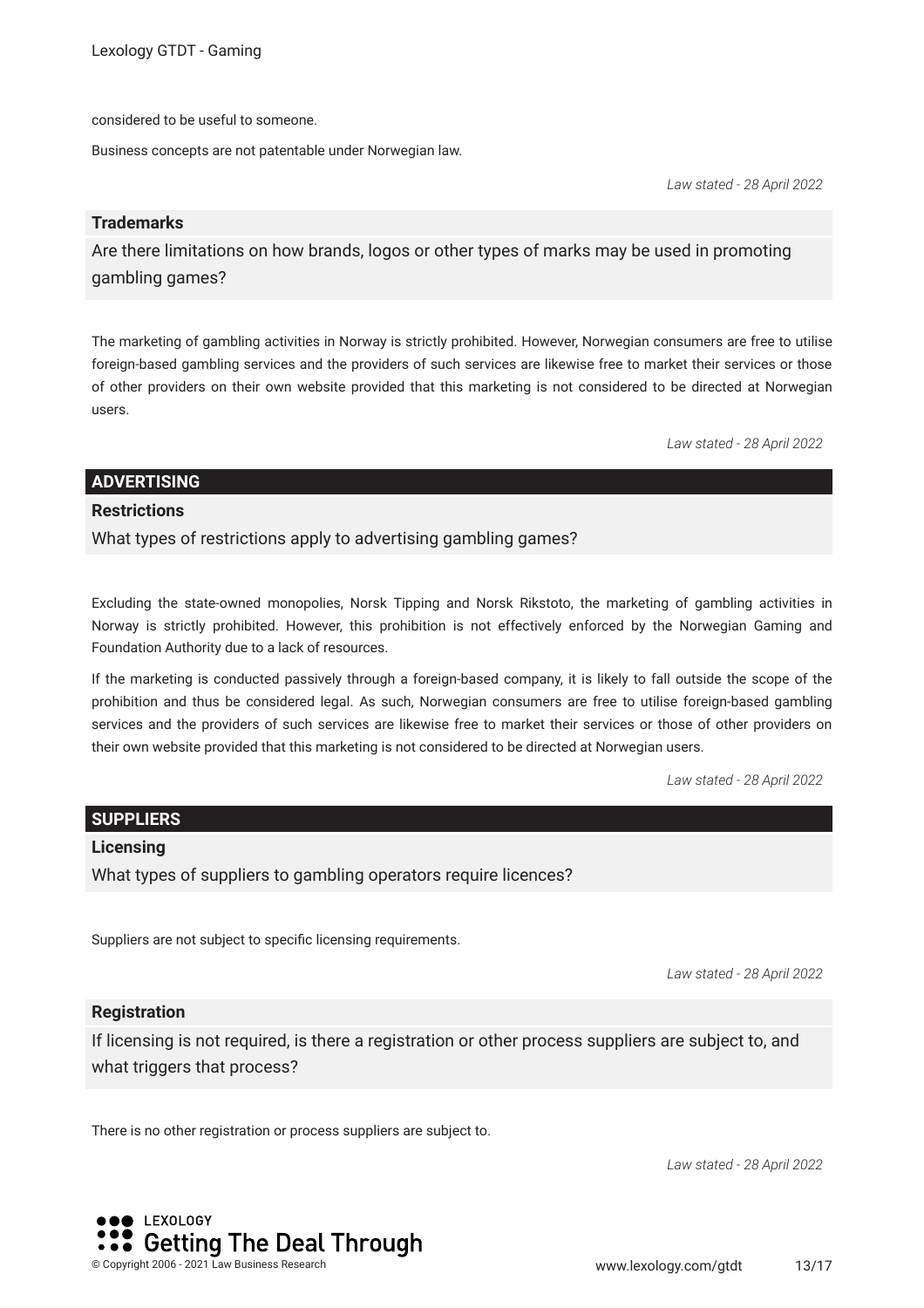#### **LABOUR AND EMPLOYMENT**

#### **Wage and hour rules**

Are there particular rules governing hours and wage treatment for casino employees?

Land-based casinos are prohibited under Norwegian law.

*Law stated - 28 April 2022*

#### **Collective labour**

Must casino employees be members of labour unions or similar organisations?

Land-based casinos are prohibited under Norwegian law.

*Law stated - 28 April 2022*

#### **ACQUISITIONS AND CHANGES OF CONTROL**

#### **Change of control**

How are licensee changes of control, and substantial changes in shareholdings of licensees, addressed?

Norwegian gambling law does not impose conditions or restrictions on changes of control or substantial changes in shareholdings of licensees.

*Law stated - 28 April 2022*

#### **Bankruptcy**

How are gambling licences treated in bankruptcy?

Gambling licensees are treated the same as other debtors undergoing bankruptcy. There are no requirements to acquire approval from the Norwegian Gaming and Foundation Authority before taking possession of the assets of a gambling licensee. A gambling licence cannot be possessed, nor can debts be secured against such a licence.

*Law stated - 28 April 2022*

#### **QUASI-GAMBLING**

#### **Regulation**

How are forms of 'quasi-gambling' regulated? Are any treated as 'gambling', and what triggers such treatment?

Where fantasy sports or other forms of quasi-gambling fall under the classification of a 'lottery' under Norwegian law, such activities are treated in the same way as traditional gambling activities. This classifcation depends on the fulflment of three conditions:

consideration;

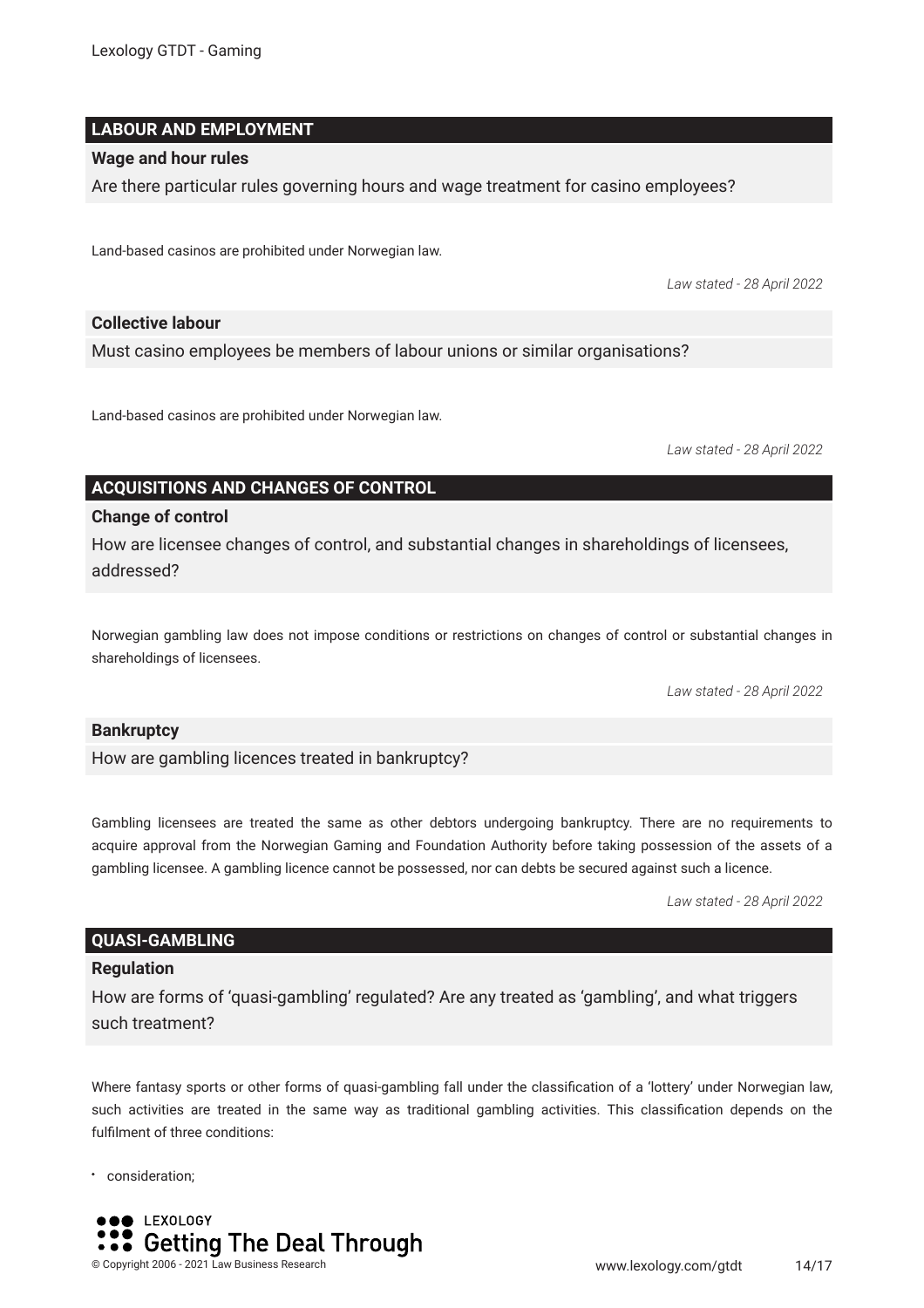- winnings; and
- total or partial chance.

Norwegian law interprets the term 'winnings' broadly, in that the provision of private emails, the use of a telephone with payment beyond the normal rate or where the participation requires paid membership will be treated as a deposit. Free games are not considered gambling.

Pure skill gaming does not have the element of chance; therefore, it is not treated as gambling under Norwegian law.

*Law stated - 28 April 2022*

#### **Licensing**

Does your jurisdiction license quasi-gambling operators?

Where the quasi-gambling activity is considered a 'lottery' under Norwegian law, it is subject to the same requirements as traditional land-based or remote gambling activities.

*Law stated - 28 April 2022*

#### **Other restrictions**

Does your jurisdiction impose other restrictions on the conduct of quasi-gambling activity, including restrictions on advertising, age of participation, limitations on prizes, etc?

Where the quasi-gambling activity is considered a 'lottery' under Norwegian law, it is subject to the same restrictions as all other forms of gambling.

*Law stated - 28 April 2022*

#### **LITIGATION**

#### **Recent cases**

What, if any, signifcant litigation involving the gambling or quasi-gambling sectors has your jurisdiction seen in recent years?

Not applicable.

*Law stated - 28 April 2022*

#### **UPDATE AND TRENDS**

#### **Key developments of the past year**

Highlight any noteworthy developments or trends in the gambling or quasi-gambling sectors (legal or business) and their potential implications.

The Norwegian Ministry of Culture held a public consultation phase for a new Gaming Scheme Act that ended on 29 September 2020. The new Act will unify the current Lottery Act, the Gambling Scheme Act and the Totalisator Act. The Act was passed by the Norwegian parliament on 1 March 2022 and will enter into force on 1 January 2023. When

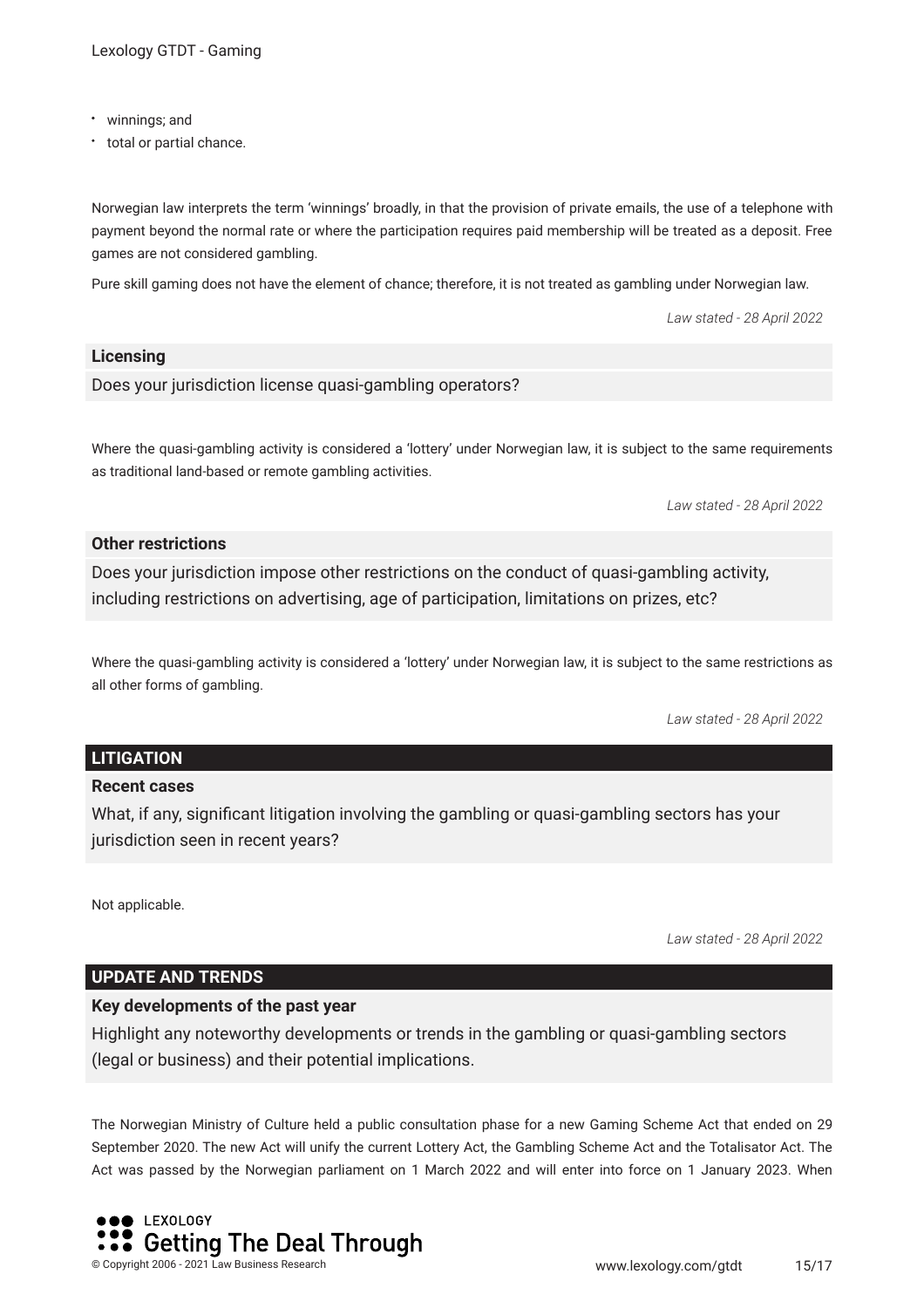enacted, the Act will bequeath the Norwegian Gaming and Foundation Authority with expanded investigatory powers, as well as the ability to issue certain fnes for gambling-related violations and order internet service providers to implement DNS-blocking of websites belonging to foreign-based gambling operators.

*Law stated - 28 April 2022*